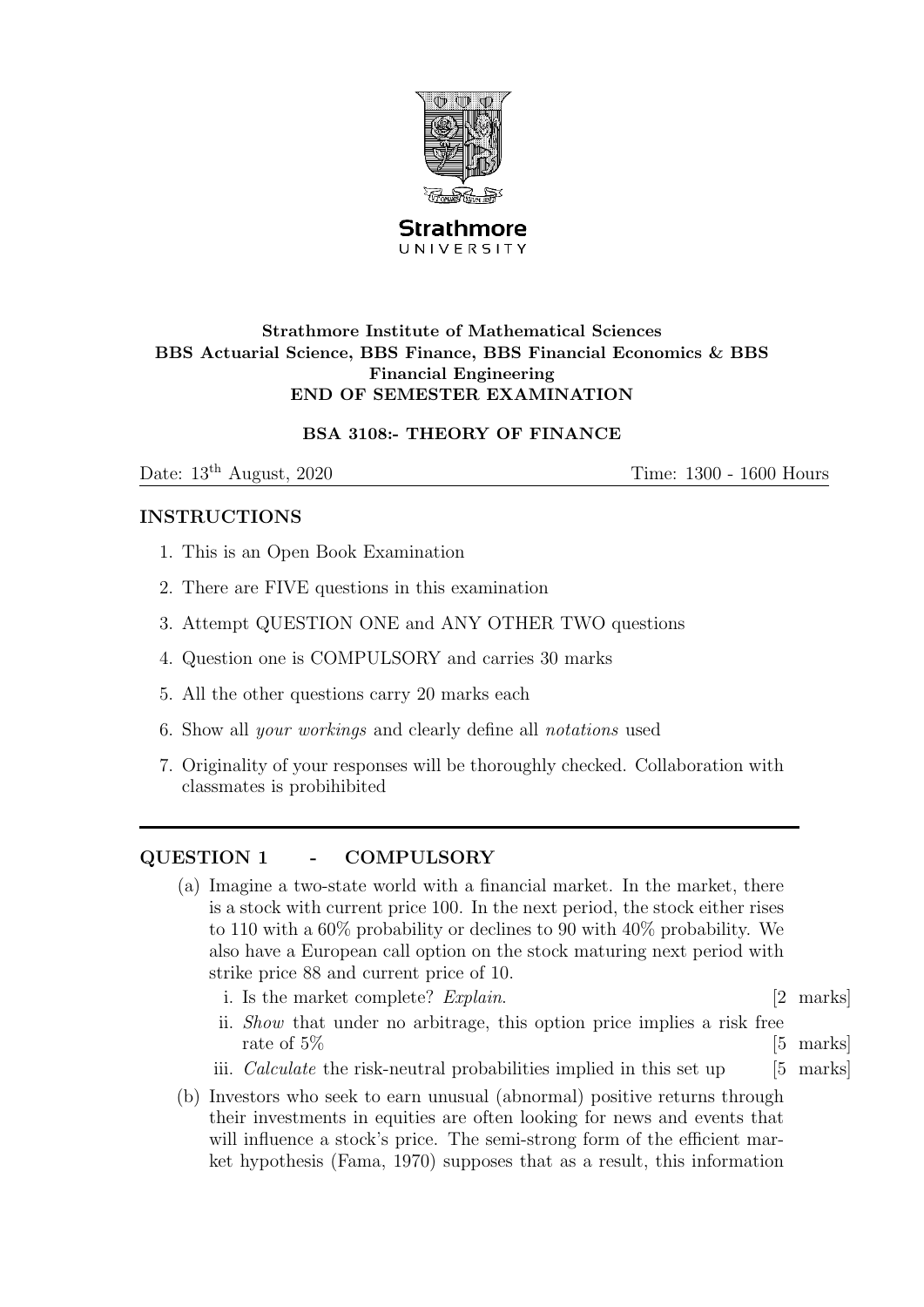is incorporated into a stock's price almost as soon as it becomes public. Event studies are used as a formal statistical test to determine if and when new information causes a price change in stocks.

Recently, Safaricom Plc., a Kenyan telecommunications company announced a new CEO who would take office as per the schedule shown in the table below:

| <b>Item</b>                         | Date         |
|-------------------------------------|--------------|
| Announcement date   24 October 2019 |              |
| Effective date                      | 1 April 2020 |

Safaricom Plc provides integrated telecommunication services, including mobile and fixed voice, short messaging service (SMS), data, Internet and M-PESA, a service to send and receive money or pay for goods and services through a mobile phone. It also provides financial services and enterprise solutions to businesses and the public sector. The Company's voice services include national and international roaming services. It offers mobile handsets, mobile broadband modems, routers, tablets and notebooks. Its converged business solutions include fixed voice service for corporate and Small and Medium-sized Enterprises (SMEs), mobile solutions and fixed data for homes and businesses using fixed lease lines, and Internet solutions for enterprises and hosted services, such as cloud hosting, domains and security services. The Company offers bill payment, bulk payments and dividend payments as well.

- i. Formulate an event study that can be used to study the effect of new CEO announcment on the performance of the Safaricom Plc stock price [12 marks]
- ii. The change in CEO coincided many other external events such as the Covid-19 pandemic among others. How would you adjust your analysis in  $(i)$  above to take into account the impact of such other events.  $\boxed{6 \text{ marks}}$

#### Total for Question 1: 30 marks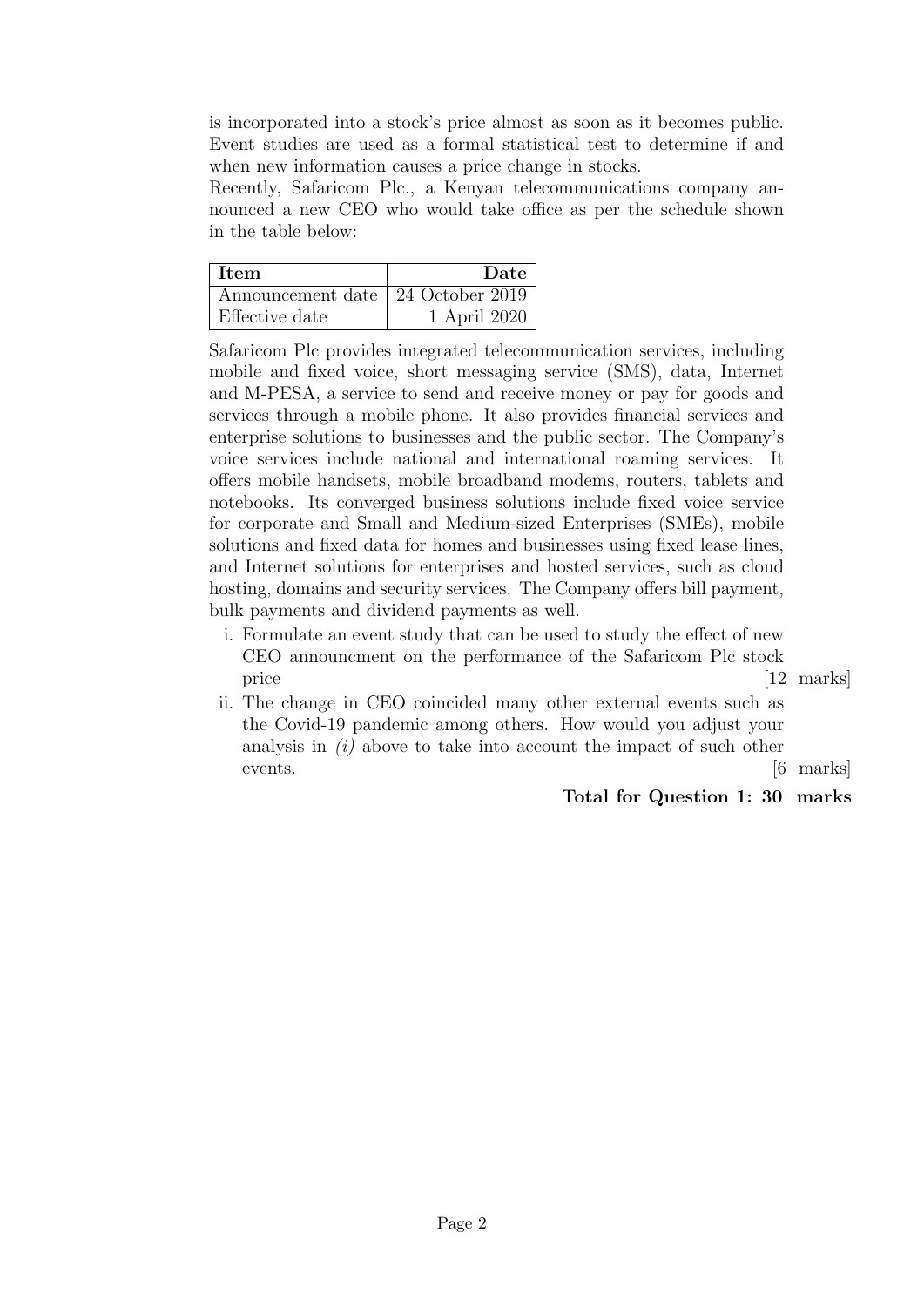## QUESTION 2 - OPTIONAL

There are two equally likely states of the world. In state 1, your endowment of wealth will be 12; in state 2, it will be 3. You are an expected utility of weather with a utility function of the form  $u(w) = \sqrt{\omega}$  where  $\omega$  denotes your final wealth. You can buy and sell state-contingent claims to wealth at prices 1/3 for one unit of state-1 wealth and and 2/3 for one unit of state-2 wealth.

- (a) Write down the expression for your expected utility.
- (b) Write down the budget constraint for your choices of final wealth quantities  $\omega_1$  and  $\omega_2$  in the two states.
- (c) Work out the optimal choices of  $\omega_1$  and  $\omega_2$ .
- (d) Would your results in  $(i iii)$  above change if you exhibited logarithmic utility of wealth instead? What argument would you give for the difference in the results of the two cases if any?

## Total for Question 2: 20 marks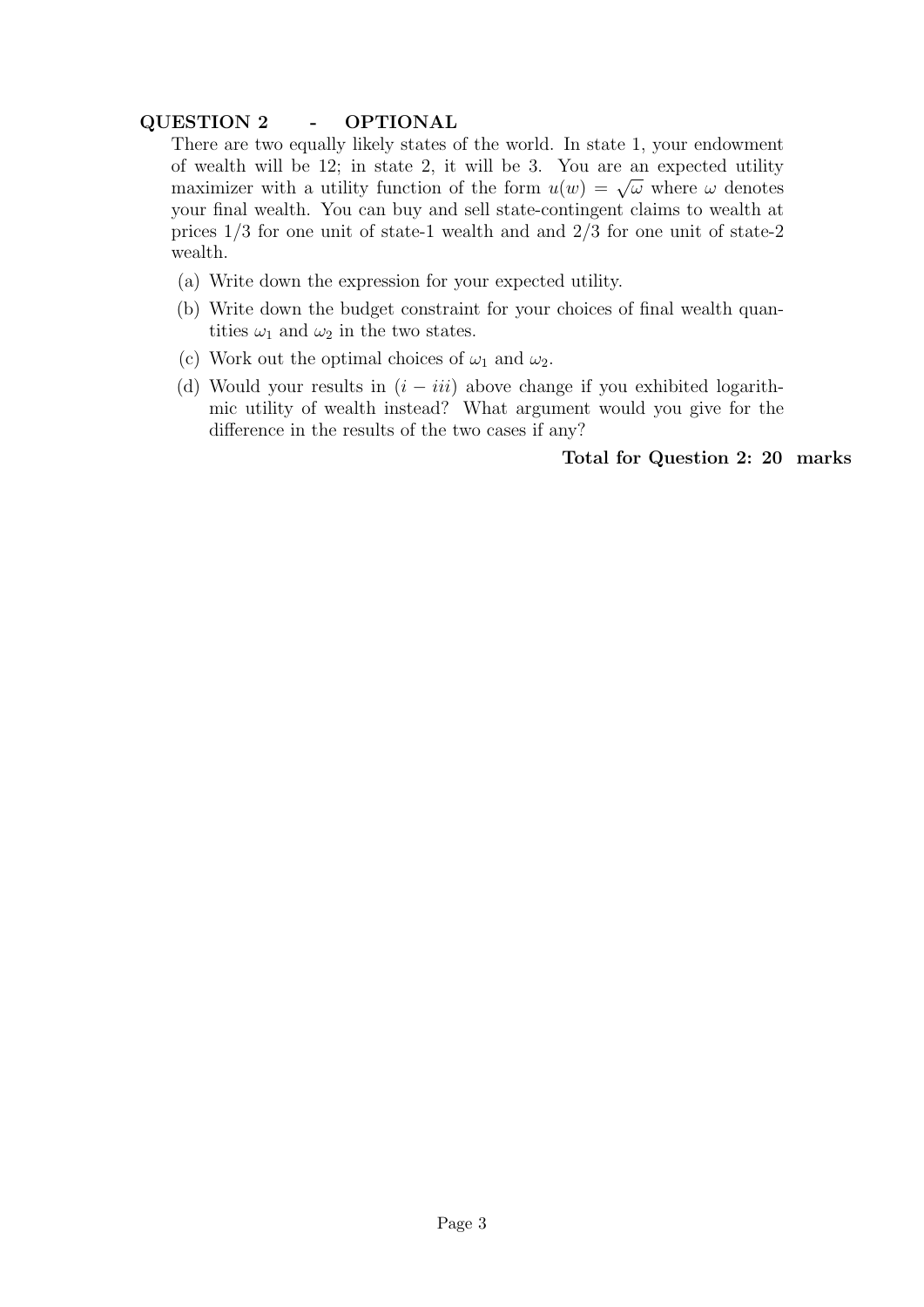#### QUESTION 3 - OPTIONAL

(a) The optimization problem in Mean Variance Portfolio Optimization (MVO) entails either finding the portfolio  $\omega$  that has the highest expected return for a given level of risk as measured by portfolio variance or finding the portfolio  $\omega$  that has the smallest risk that achieves a target return as shown below:

$$
\begin{array}{rcl}\n\min_{\omega} \sigma_{p,\omega}^2 & = & w' \Sigma w \text{ s.t.} \\
\mu_{p,\omega} & = & w' \mu = \mu_p^0 = \text{target return} \\
\mathbf{w'} \mathbf{1} & = & 1\n\end{array}
$$

Using matrix algebra, work out the optimal portfolio  $\omega$  that has the smallest risk that achieves the target return [8 marks]

(b) Your classmate has sent you the following workings for deriving the security market line. Your classmate further clarifies that the analysis is carried out considering an investor who invests  $\omega$  in a risky asset i and  $(1 - \omega)$  in the market portfolio M.

Beginning of your class mate's security market line workings: The expected return on any investment in a risky asset and a risky asset can be expressed as:

$$
E(R_p) = \omega E(R_i) + (1 - \omega) E(R_m)
$$

where  $E(\cdot)$  represents expected returns. The standard deviation for the same portfolio is expressed as:

$$
SD(R_P) = [\omega^2 \sigma^2 + (1 - \omega)^2 \sigma_m^2 + 2\omega (1 - \omega) \sigma_i \sigma_m \rho_{im}]^{\frac{1}{2}}
$$
  
= 
$$
[\omega^2 \sigma_i^2 + (1 - \omega)^2 \sigma_m^2 + 2\omega (1 - \omega) \sigma_{im}]^{\frac{1}{2}}
$$

Where  $\rho_{iM}$  and  $\sigma_{iM}$  is the correlation and covariance between the returns on asset i and returns on the market portfolio, M respectively. The slope of the line is obtained as usual.

The derivative of  $E(R_p)$  with respect to  $\omega$  is (evaluated at  $\omega = 0$  is:

$$
\frac{dE\left(Rp\right)}{d\omega} = E\left(Ri\right) - E\left(Rm\right)
$$

And the derivative of  $SD(R_p)$  with respect to  $\omega$  is obtained through the chain rule to give

$$
\frac{dSD(R_P)}{d\omega} = \frac{1}{2} \left[ w^2 \sigma_i^2 + (1 - w)^2 \sigma_M^2 + 2\alpha (1 - \alpha) \sigma_i M \right]^{-\frac{1}{2}}
$$

When,  $w = 0$  have.  $\frac{dSD(Rp)}{dw} = \frac{\sigma 2m}{\sigma m}$  Therefore, the slope of the risk-return trade-off function evaluated at the tangency of the efficient frontier to the market portfolio

$$
\frac{dE\left(Rp\right)/d\omega}{dSD\left(Rp\right)/d\omega} = \frac{E\left(Ri\right) - E\left(Rm\right)}{\sigma_m^2}
$$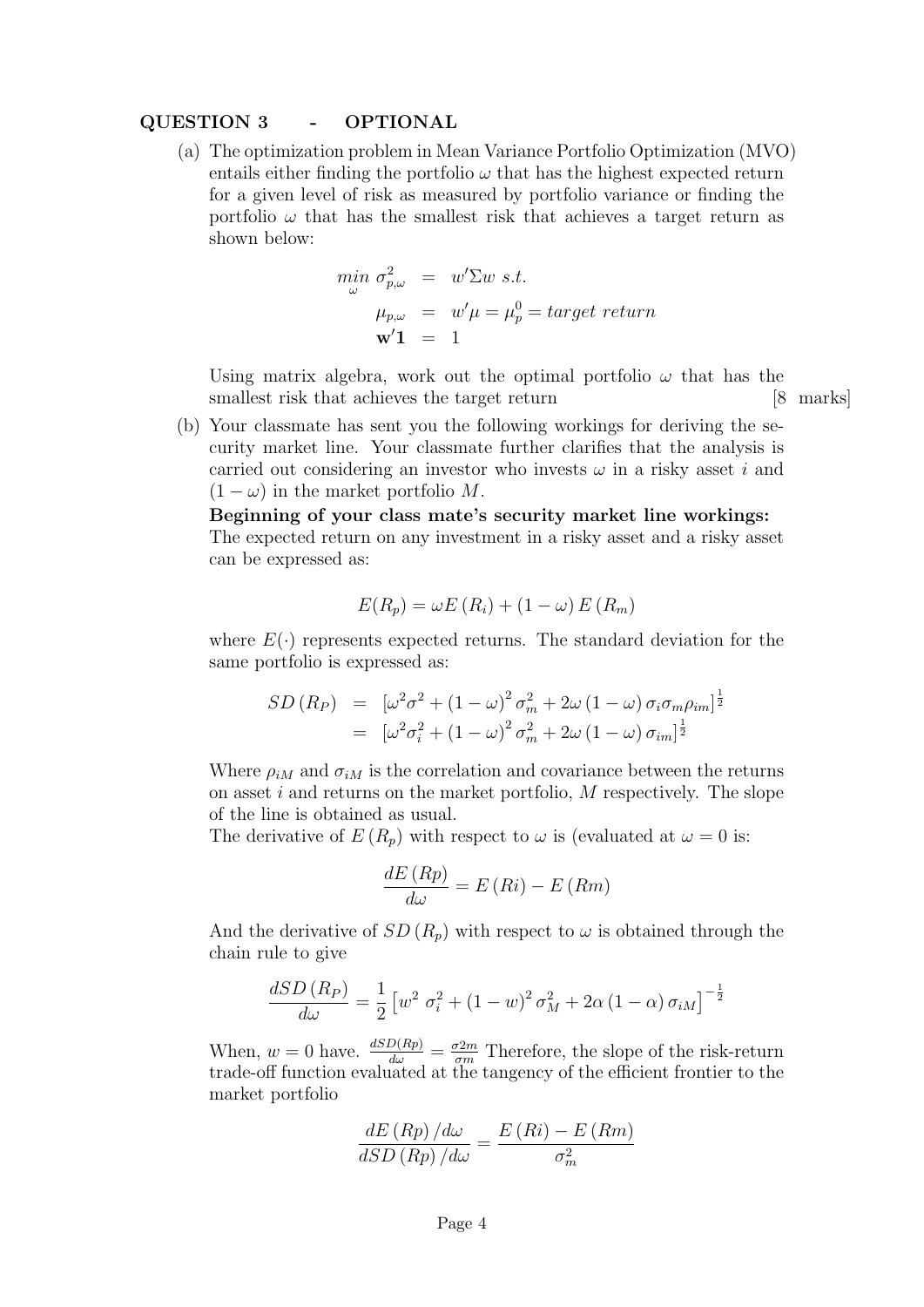This slope is equal to that of the capital market line

$$
\frac{E(Rm) - Rf}{\sigma_m}
$$

As such

$$
\frac{E(R_i) - E(R_m)}{\sigma_m^2} = \frac{E(Rm) - Rf}{\sigma_m}
$$

Hence

$$
E(R_i) = R_f + [E(R_m) - R_f] \beta_i
$$

Which is the security market line or the capital asset pricing model. End of your class mate's security market line workings:

Evaluate the above workings and identify at least three mistakes in the workings. *Justify* your identified mistakes and suggest an appropriate correction for each. [12 marks]

Total for Question 3: 20 marks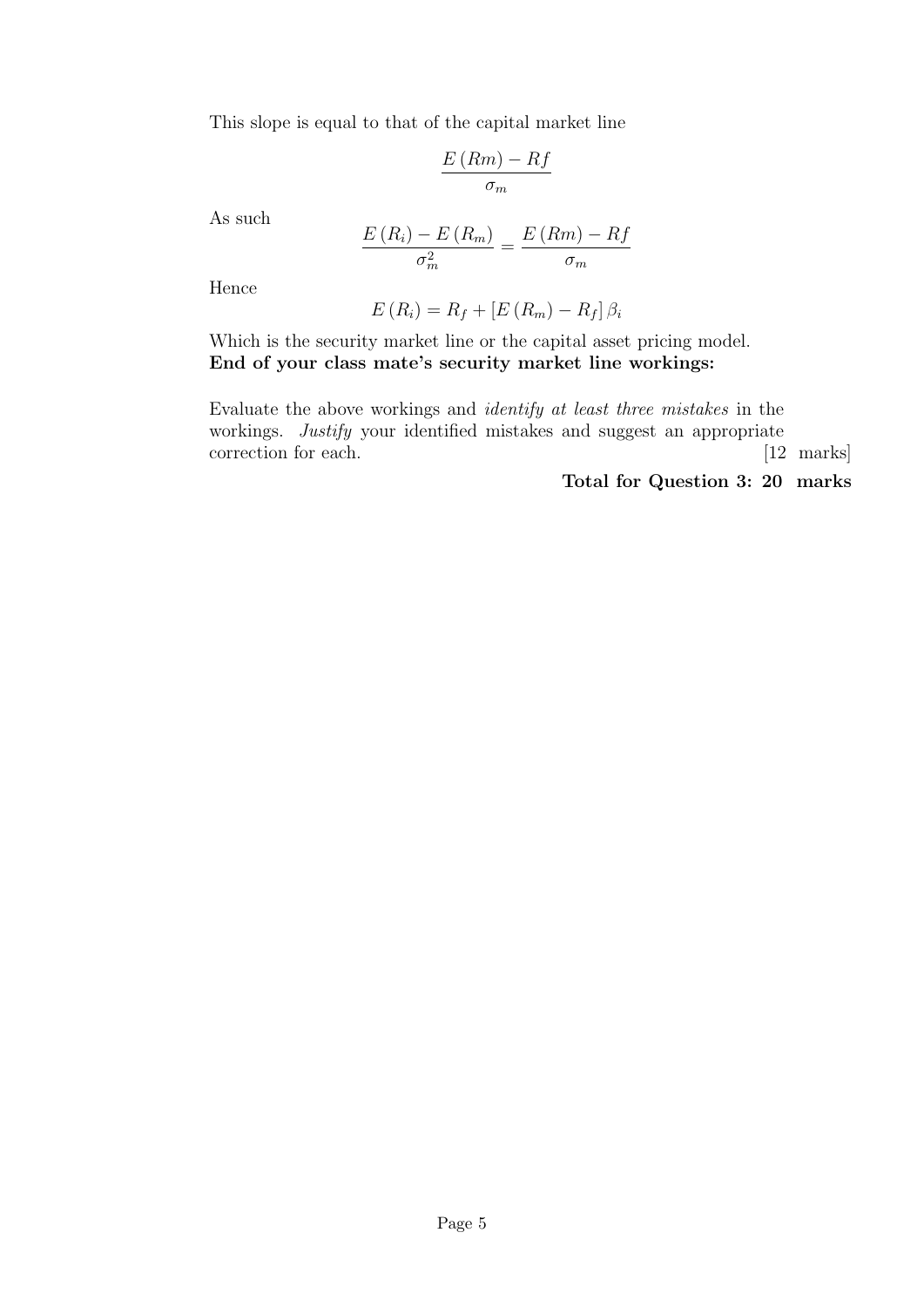# QUESTION 4 - OPTIONAL

- (a) Using a suitable example, evaluate how Expected Shortfall (ES) performs over Value at Risk in satisfying each of the following attributes of a coherent risk measure.
	- i. Translation Invariance [3 marks]
	- ii. Monotonicity [3 marks]
	- iii. Sub-additivity [3 marks] iv. Positive Homogeneity [3 marks]
- (b) Critique the validity of the following statements
	- i. Intuitively, the CML in a "more risk averse economy" should be steeper, in view of its risk/return trade-off interpretation [4 marks]
	- ii. The frontier of the economy where asset returns are more correlated and where diversification opportunities are thus lower is contained inside the efficient frontier of the economy where assets are less correlated.  $[4 \text{ marks}]$

Total for Question 4: 20 marks